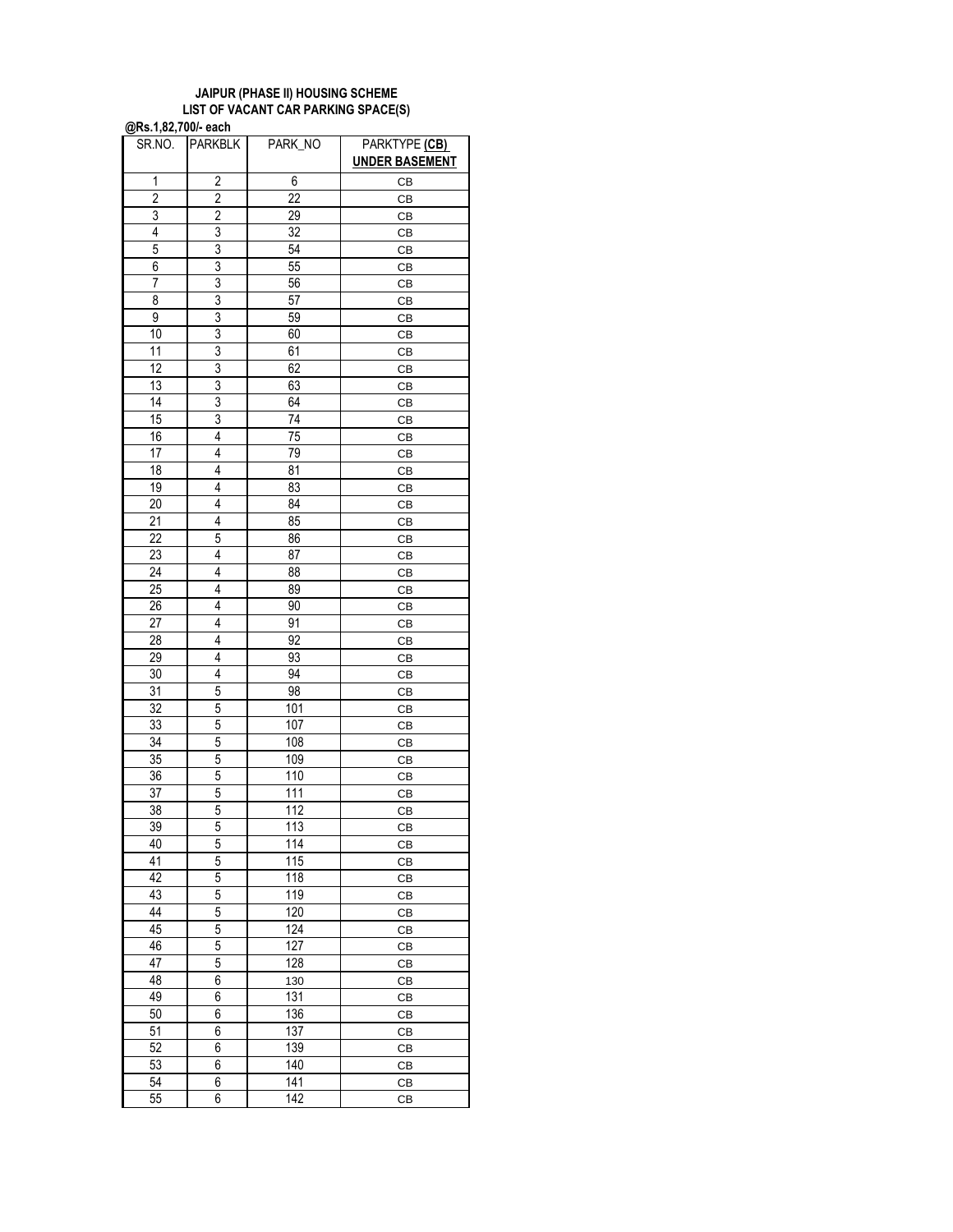| 56              | 6                       | 143              | CB |
|-----------------|-------------------------|------------------|----|
| 57              | 6                       | 144              | CB |
| 58              | 6                       | 145              | СB |
| 59              | 7                       | 161              | СB |
| 60              | 6                       | 162              | СB |
| 61              | 6                       | 163              | СB |
| 62              | 6                       | 164              | СB |
| 63              | 6                       | 165              | СB |
| 64              | 6                       | 166              | CB |
| 65              | 5                       | 167              | CB |
| 66              | 5                       | 168              | СB |
| 67              | 5                       | 169              | СB |
| 68              | 5                       | 170              | СB |
| 69              | 5                       | 171              | СB |
| 70              | 5                       | 172              | СB |
| 71              | 5                       | 173              | CB |
| 72              | $\overline{5}$          | $\overline{174}$ | СB |
| 73              | 5                       | 175              | СB |
| 74              | 5                       | 176              | СB |
| 75              | 6                       | 177              | СB |
| 76              | 6                       | 178              | CB |
| 77              | 6                       | 179              | CB |
| 78              | 6                       | 180              | СB |
| 79              | 6                       | 181              | СB |
| 80              | 7                       | 185              | СB |
|                 |                         |                  |    |
| 81              | 7<br>7                  | 186              | СB |
| $\overline{82}$ |                         | 187              | СB |
| 83              | $\overline{7}$          | 188              | СB |
| 84              | $\overline{7}$          | 189              | СB |
| 85              | 7                       | 190              | CB |
| 86              | 7                       | 191              | СB |
| 87              | 7                       | 192              | СB |
| 88              | 7                       | 193              | СB |
| 89              | 7                       | 194              | СB |
| 90              | 7                       | 195              | СB |
| 91              | 6                       | 196              | СB |
| 92              | 6                       | 197              | CB |
| 93              | 6                       | 198              | СB |
| 94              | 6                       | 199              | СB |
| 95              | 4                       | 200              | СB |
| 96              | 4                       | 201              | CВ |
| 97              | 4                       | 202              | CB |
| 98              | $\overline{\mathbf{4}}$ | 203              | CB |
| 99              | 4                       | 204              | CВ |
| 100             | 4                       | 205              | CB |
| 101             | 4                       | 206              | CB |
| 102             | 4                       | 207              | СB |
| 103             | 7                       | 210              | CB |
| 104             | 7                       | 211              | СB |
| 105             | 7                       | 212              | СB |
| 106             | 7                       | 213              | СB |
| 107             | 7                       | 214              | СB |
| 108             | 7                       | 215              | СB |
| 109             | 7                       | 217              | CB |
| 110             | 7                       | 218              | CВ |
| 111             | $\overline{7}$          | 219              | CB |
| 112             | 7                       | 220              | CB |
| 113             | 8                       | 224              | CB |
| 114             | 8                       | 225              | CB |
| 115             | 8                       | 226              | СB |
| 116             | 8                       | 227              | CB |
|                 |                         |                  |    |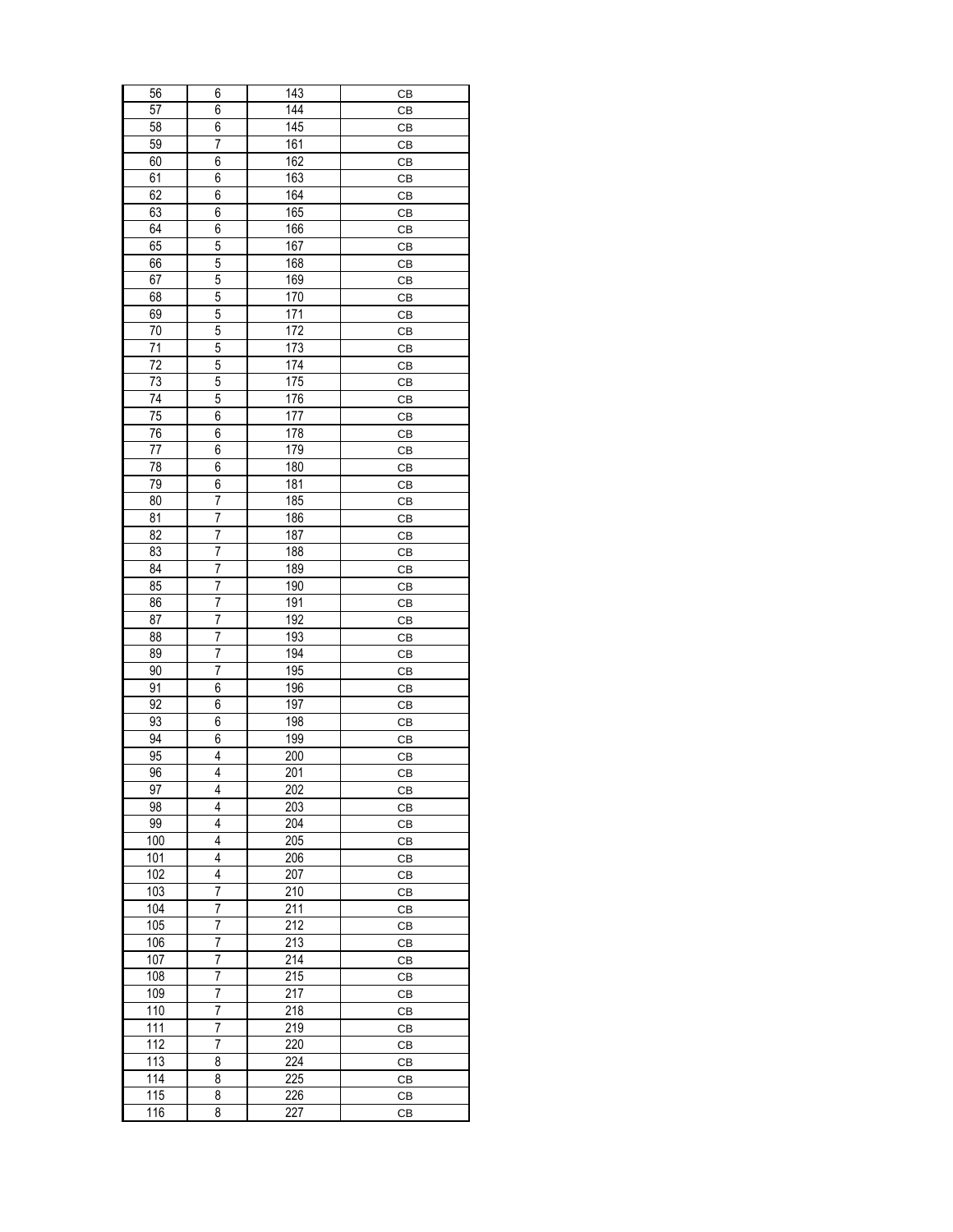| 117              | 8              | 228              | CВ        |
|------------------|----------------|------------------|-----------|
| 118              | 8              | 231              | CB        |
| 119              | 8              | 240              | СB        |
| 120              | 8              | 246              | СB        |
| 121              | 3              | 247              | CB        |
| $\overline{122}$ | $\overline{3}$ | 248              | СB        |
| 123              | 3              | 249              | CB        |
| $\overline{124}$ | 3              | 250              | СB        |
| 125              | 3              | $\overline{251}$ | CB        |
| 126              | 3              | 252              | СB        |
| $\overline{127}$ | 3              | 253              | CB        |
| 128              | $\overline{3}$ | 254              |           |
| 129              | $\overline{3}$ | 255              | СB<br>СB  |
|                  |                |                  |           |
| 130              | 4              | 256              | СB        |
| 131              | 4              | 257              | СB        |
| 132              | 4              | 258              | CB        |
| $\overline{133}$ | $\overline{4}$ | 259              | СB        |
| 134              | 8              | 265              | CB        |
| 135              | 8              | 266              | СB        |
| 136              | 8              | 267              | CB        |
| 137              | 8              | 268              | CB        |
| 138              | 8              | 269              | СB        |
| 139              | 8              | 270              | СB        |
| 140              | 8              | $\overline{271}$ | СB        |
| 141              | 8              | 272              | СB        |
| 142              | 9              | 281              | CB        |
| $\overline{143}$ | 9              | 282              | CB        |
| $\overline{144}$ | 9              | 283              | СB        |
| $\overline{145}$ | 9              | 285              | СB        |
| 146              | 1              | 304              | CB        |
| 147              | 1              | 308              | СB        |
| 148              | 9              | 310              | CB        |
| 149              | 9              | $\overline{311}$ | СB        |
| 150              | 9              | 312              | СB        |
| 151              | 9              | 313              | СB        |
| 152              | 9              | $\overline{314}$ | СB        |
| 153              | 9              | 315              | CB        |
| 154              | $\mathbf{1}$   | 320              |           |
|                  |                | 321              | CB        |
| 155              | 1              | $\overline{322}$ | СB        |
| 156              | 1              |                  | CВ        |
| 157              | 1              | 323              | CВ        |
| 158              | 1              | 324              | CВ        |
| 159              | 1              | 325              | CВ        |
| 160              | 1              | 326              | CВ        |
| 161              | $\overline{2}$ | 330              | <b>CB</b> |
| 162              | 2              | 336              | CВ        |
| 163              | $\overline{c}$ | 337              | CB        |
| 164              | 2              | 340              | CВ        |
| 165              | 2              | 341              | СB        |
| 166              | $\overline{2}$ | 343              | CВ        |
| 167              | $\overline{2}$ | 344              | CB        |
| 168              | 1              | 345              | CВ        |
| 169              | $\overline{5}$ | 432              | $\csc$    |
| 170              | 6              | 517/449A         | <b>CS</b> |
| 171              | 7              | 518/450A         | СS        |
| 172              | 7              | 519/450B         | CS        |
| 173              | 7              | 520/453A         | <b>CS</b> |
| 174              | 7              | 521/453B         | <b>CS</b> |
| 175              | 7              | 522/457A         | <b>CS</b> |
| 176              | 3              |                  |           |
|                  |                | 523/395A         | СS        |